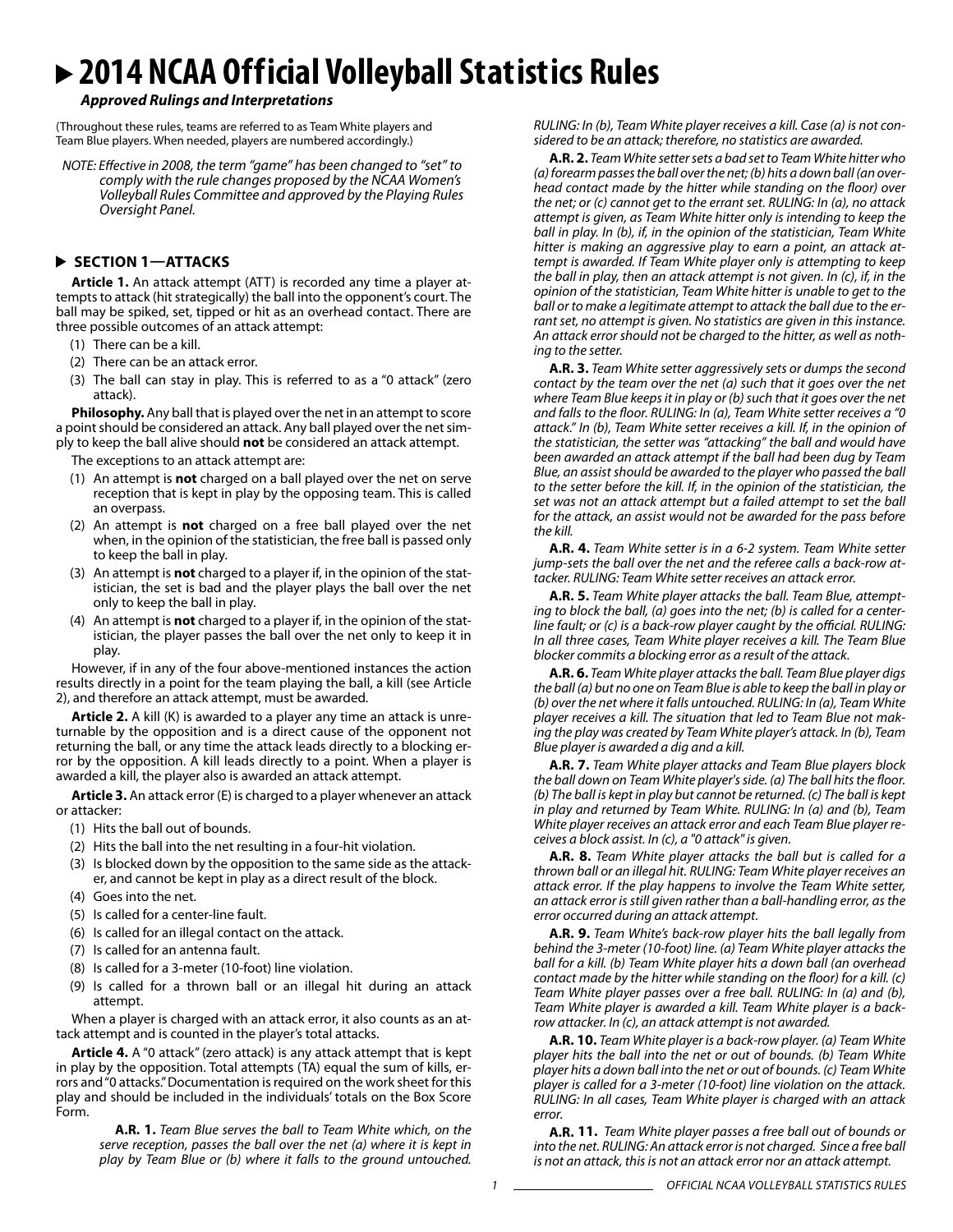**A.R. 12.** *Team White's back-row player attacks the ball legally from behind the 3-meter (10-foot) line. (a) Team White player hits a ball that is kept in play. (b) Team White player hits a down ball that is kept in play. RULING: In both cases, a "0 attack" is awarded if, in the opinion of the statistician, the Team White player is making an aggressive play to earn a point.*

**A.R. 13.** *Team White player hits the ball off of Team Blue's block. The ball goes off the block (a) out of bounds or into the antenna; (b) and stays on Team Blue's side of the net but cannot be kept in play; or (c) and is kept in play by Team Blue. RULING: In (a) and (b), Team White player receives a kill. In (c), Team White player receives a "0 attack," and Team Blue player who passes the ball off his or her teammates' attempted block is awarded a dig.*

**A.R. 14.** *Team Blue player passes a free ball or overpass low over the net. Team White player jumps and puts it down with a twohanded motion. RULING: Although this motion is similar to a block solo, the Team White player is awarded an unassisted kill. In order for a block solo to be awarded, the action by the Team Blue player would have had to be deemed an attack, as blocks can be awarded only on attack attempts, not free balls or overpasses.*

**A.R. 15.** *Team Blue player passes a free ball or overpass over the net that is unreturned by Team White, resulting in the end of play. RULING: The Team Blue player who passed the ball is awarded a kill, and therefore an attack attempt.*

#### **SECTION 2—ASSISTS**

A player is awarded an assist (A) whenever that player passes, sets or digs the ball to a teammate who attacks the ball for a kill. There are three possible outcomes of a ball that is being set:

- (1) An assist.
- (2) An assist error or ball-handling error.
- (3) A zero assist. This occurs when a ball that is set does not directly lead to a kill. Documentation on the work sheet only is required if the statistician is calculating assists percentage.

**A.R. 1.** *Team White player sets the ball over the net where it is killed by a Team Blue player. RULING: Team White player does* **not** *receive an assist. Assists are awarded only when a teammate records a kill.*

**A.R. 2.** *Team White player forearm passes the ball to a teammate who kills it for a point. RULING: Team White player is awarded an assist. The ball may be set or passed to a teammate and result in an assist.*

**A.R. 3.** *Team White player passes the ball to a teammate who, on the second contact, scores a kill. RULING: Team White player is awarded an assist. It does not matter on which contact the kill takes place. The pass before the kill is considered an assist.*

**A.R. 4.** *Team White player makes a great play to keep the ball in play. Team White back-row attacker puts the ball away for a kill off of that pass. RULING: Team White player receives an assist.*

#### **SECTION 3—SERVES**

**Article 1.** A serve is when a player attempts to serve the ball over the net into the opponent's court. There are three possible outcomes for every served ball:

- (1) A service ace.
- (2) A service error.
- (3) A zero serve. This occurs when a serve does not result in a service ace or service error, but play continues. Documentation on the work sheet is required only if the statistician is calculating serve percentage.

**Article 2.** A service ace (SA) is a serve that results directly in a point. A service ace is awarded to a player:

- (1) If the serve strikes the opponent's court untouched.
- (2) If the serve is passed by the opponent but cannot be kept in play.
- (3) If the referee calls a violation on the receiver (e.g., lift, double hit).
- (4) If the receiving team is out of rotation (i.e., overlap).

**Article 3.** A service error (SE) is charged to a player:

- (1) If the serve fails to go over the net and lands on the side of the team serving.
- (2) If the serve is out of bounds or hits the antenna.
- (3) If the server foot-faults or takes too much time.
- (4) If the server tosses more than once for service.
- (5) If a player serves out of rotation. The service error (SE) is charged to the player who should have been serving.
- (6) If a player serves in rotation, but another player on the team is called for being out of rotation (i.e., overlap). The service error (SE) is charged to the server.

**Article 4.** A serve reception is when a player attempts to pass a successful serve attempt. There are two possible outcomes when a player attempts to pass a served ball:

- (1) A service reception error.
- (2) A zero service reception. This occurs when a player continues play by successfully passing a served ball and the pass does not result in a kill or lead directly to a kill by a teammate. Note: Documentation on the work sheet is required only if the statistician is calculating serve reception percentage.

**Article 5.** A reception error (RE) is charged to a player:

- (1) If the serve strikes the floor in the area of the player.
- (2) If the player passes the serve but it cannot be kept in play by his or her team.
- (3) If the player is called for a reception violation by the referee (e.g., lift, double hit).

**Article 6.** Reception errors should not be charged to an individual when team reception errors (TRE) are charged. A team reception error is charged when:

- (1) A serve falls between two players and the statistician cannot determine which player is responsible.
- (2) The receiving team is out of rotation.

In both cases, the server receives an ace. The team reception error should be noted on the work sheet and tabulated in the team totals on the Box Score Form.

**Article 7.** When a service ace is awarded to one team, a reception error is charged to the other team. In the final compilation of the statistics, the total number of reception errors of one team must equal the total number of service aces of the other team.

> **A.R. 1.** *Team Blue player serves the ball. The ball hits the floor (a) near Team White player or (b) between two Team White players. RULING: Team Blue player is awarded a service ace in both cases. In (a), Team White player receives a reception error. In (b), the reception error is charged as a team reception error if, in the opinion of the statistician, it cannot be distinguished who is responsible. Only one team reception error is given.*

> **A.R. 2.** *Team Blue serves the ball. Team White passes the ball over the net where (a) Team Blue keeps the ball in play or (b) Team Blue spikes the ball for a kill. RULING: In both cases, a reception error is not given. Neither is a good pass, but a reception error should not be charged. A reception error is charged only when a service ace occurs.*

> **A.R. 3.** *Team Blue serves the ball. Team White player No. 1 makes a bad pass, but (a) Team White player No. 2 keeps the ball in play and Team White player No. 3 returns the ball or (b) Team White player No. 2 keeps the ball in play; however, Team White player No. 3 hits the ball into the net. RULING: In (a), a reception error is not charged. In (b), a reception error is not charged. While Team White player No. 1 made a bad pass, it was kept in play by Team White player No. 2. The third contact by Team White player No. 3 is when the error occurred and Team White player No. 1 should not be penalized for a teammate's bad play after the ball was kept in play.*

> **A.R. 4.** *Team Blue player No. 1 serves the ball. However, the referee calls Team Blue for a server out of rotation. The server should have been Team Blue player No. 2. RULING: Team Blue player No. 2 receives a service error, not Team Blue player No. 1 who was serving at the time the infraction was called.*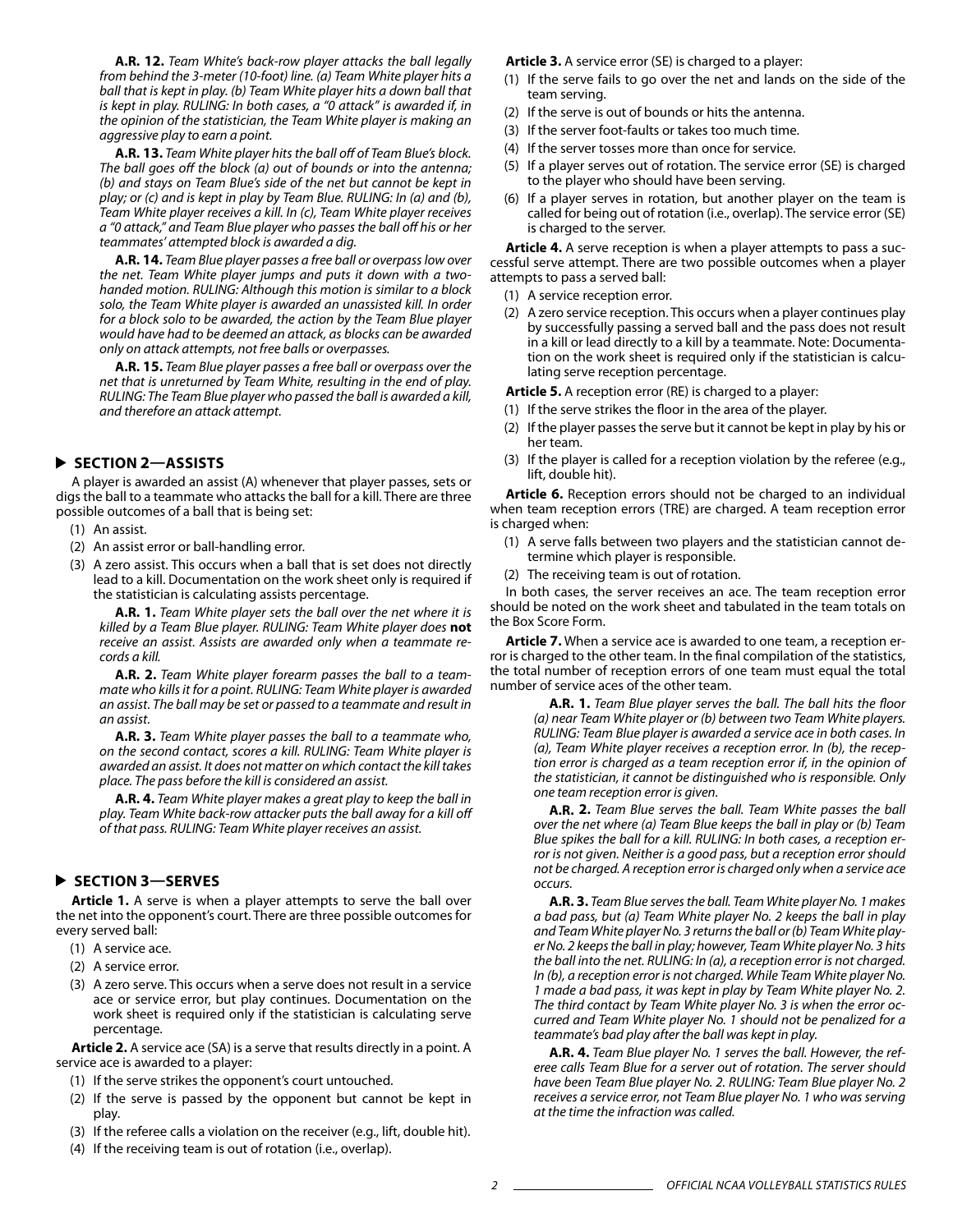### **SECTION 4—DIGS**

**Article 1.** A dig (D) is awarded when a player passes the ball that has been attacked by the opposition. **Digs are given only when players receive an attacked ball and it is kept in play, not when a ball is brought up off a "put back" (blocked ball).**

**Philosophy.** The pass or play of any ball that is attacked is awarded a dig. The ball can be kept in play on the digger's side of the net or can go back to the opposition. In either case, a dig is awarded.

*Note: If an attack, as defined in Section 1, occurs and the ball is kept in play, then a player on the defending team receives a dig.*

> **A.R. 1.** *Team White attacks the ball. Team Blue player saves the ball but (a) no one on Team Blue can keep the ball in play or (b) the ball stays in play. RULING: In (a), a dig is not awarded. In (b), Team Blue player is awarded a dig.*

> **A.R. 2.** *Team White player No. 1 attacks the ball. The ball goes off Team Blue player No. 1 and (a) is returned to Team White and passed by Team White player No. 2 or (b) goes to Team Blue player No. 2 who keeps the ball in play. RULING: In (a), Team Blue player No. 1 is* **not** *awarded a block nor is Team White player No. 2 awarded a dig. A block is not considered an attack and therefore a player cannot be given a dig off a block attempt. In (b), Team Blue player No. 1 is* **not** *awarded a block but Team Blue player No. 2 is awarded a dig.*

> **A.R. 3.** *Team White player attacks the ball. Team Blue player digs the ball (a) from which Team Blue proceeds to keep the ball in play or (b) but returns it to Team White. RULING: In both cases, Team Blue player receives a dig.*

> **A.R. 4.** *Team White's setter aggressively sets or dumps the ball over the net. Team Blue player passes the ball, keeping it in play. RULING: Team White's setter receives a "0 attack" while Team Blue player is awarded a dig.*

**Article 2.** A ball-handling error (BHE) is a call made by the referee that ends play.

**Article 3.** A player (not limited to the setter) is charged with a ballhandling error when the official calls:

- (1) A double hit.
- (2) A thrown ball.
- (3) A lifted ball.
- The exceptions are:
- (1) A thrown ball called on serve reception is a reception error, not a ball-handling error.
- (2) A double hit or thrown ball during an attack is an attack error.
- (3) A thrown ball during a block is a blocking error.

#### **SECTION 5—BLOCKS**

**Article 1.** A block is awarded when a player(s) blocks the ball that comes off an attack into the opponent's court, leading directly to a point. There are three possible outcomes when a player(s) is blocking:

- (1) The player(s) is credited with a successful block solo or block assist.
- (2) The player is charged with a block error.
- (3) The attack attempt is deflected off the blocker's hands and is kept in play by one of the teams.

**Article 2.** A block solo (BS) is awarded when a single player blocks the ball into the opponent's court leading directly to a point. That player must be the only blocker attempting to block the ball.

**Article 3.** A block assist (BA) is awarded when two or three players block the ball into the opponent's court leading directly to a point. **Each**  player blocking receives a block assist, even if only one player actually makes contact with the ball.

*Note: Both a block solo and a block assist cannot be awarded on the same play.*

**Article 4.** A blocking error (BE) is a call made by the referee that ends play.

**Article 5.** A player is charged with a blocking error when:

- (1) A blocker goes into the net.
- (2) A blocker is called for a center-line fault.
- (3) A blocker is called for reaching over the net.
- (4) A back-row player is called for blocking.
- (5) A blocker is called for a thrown ball during a block.

*Note: A kill is awarded to the attacking team when a blocking error is charged to the defending team.*

> **A.R. 1.** *Team White attacks the ball. Team Blue player No. 1 and Team Blue player No. 2 go up together and block the ball down. The ball appears to be blocked by Team Blue player No. 1. RULING: Both players receive a block assist. Even though one player may appear to block the ball, each gets credit for a block assist. Both players get credit because even though only one may touch the ball on the block, the other player assisted in setting the block. A block solo is given when only one player goes up and blocks the ball.*

> **A.R. 2.** *Team White player attacks the ball. Team Blue blocks the ball, but it is kept in play by Team White. RULING: No block is awarded to a player on Team Blue, nor is a dig given to a Team White player, as the ball is coming off a block attempt, not an attack attempt.*

> **A.R. 3.** *Team White player attacks the ball. Team Blue player No. 1 and Team Blue player No. 2 go up to block the ball, but are separated by three to four feet at the net. Team Blue player No. 1 blocks the ball down. RULING: If, in the opinion of the statistician, there is an overlap in the area covered by each blocker, then a block assist should be awarded to* **each** *blocker, even though Team Blue player No. 1 blocked the ball. If there is not an overlap, Team Blue player No. 1 would receive a block solo. Even though the two blockers may not be directly next to each other, if the two blockers are working together to deflect the attacker's attempt, then they receive block assists.*

> **A.R. 4.** *Team White player attacks the ball. The ball goes off of a Team Blue player and cannot be kept in play by Team Blue. RULING: A blocking error is not given. Note: A kill hit off of the block may be due to poor blocking technique or it may occur because of a good play by the attacker. The statistician should not evaluate technique. To keep this play from being a subjective evaluation by the statistician, it is being defined as no penalty to the blocker, but a kill for the hitter.*

> **A.R. 5.** *Team Blue player blocks the ball and is whistled for a throw by the official. RULING: A blocking error is charged. Team White player is awarded a kill.*

> **A.R. 6.** *Team White player attacks the ball. Team Blue player, while attempting to block, goes into the net. The referee indicates the kill while the umpire simultaneously calls the net violation on the block. RULING: Award the kill to Team White player. Charge a blocking error to the Team Blue player for the indicated net violation.*

### **SECTION 6—CALCULATED CATEGORIES**

When a player enters the set, that player gets credit statistically for participating. If the player only played front row, the set still counts for **all** statistical categories (e.g., aces per set). Similarly, if the player only played back row, the set still counts for blocks and kills per set. While totals in these categories may be zero, there is no discrimination between front-row sets and back-row sets.

Total attempts (TA) are the total of all attempts within a category.

|           | Article 1<br>Kills Per Set               |
|-----------|------------------------------------------|
| $K/S =$   | <b>Total Kills</b>                       |
|           | <b>Total Sets Played</b>                 |
|           | Article 2<br><b>Assists Per Set</b>      |
| $AST/S =$ | <b>Total Assists</b>                     |
|           | <b>Total Sets Played</b>                 |
|           | Article 3<br><b>Service Aces Per Set</b> |
| A/S       | <b>Total Aces</b>                        |
|           | <b>Total Sets Played</b>                 |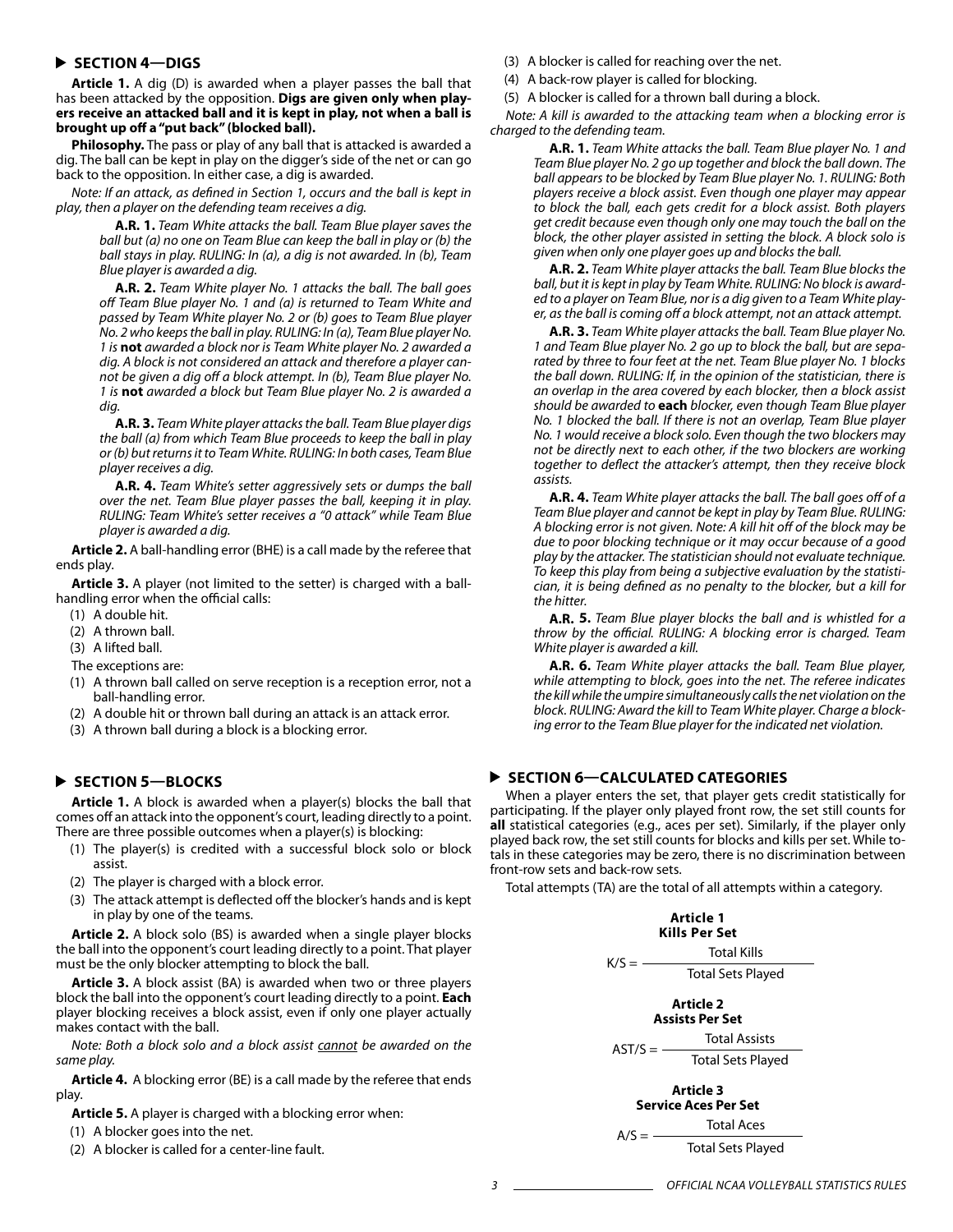### **Article 4**

**Digs Per Set**

 $D/S =$  Total Digs Total Sets Played

> **Article 5 Blocks Per Set**

> > **Individual**

 $B/S = -$ Total BS + Total BA Total Sets Played

**Team**

$$
B/S = \frac{\text{Total BS} + \frac{1}{2} \text{Total BA}}{\text{Total Sets Player}}
$$

**Article 6 Hitting Percentage**

 $Pct. = -$ Total Kills – Total Errors

Total Attempts

Total Attempts = Kills + Errors +  $*$ 0 Attacks \*See Section 1, Article 4 for the definition of a "0 Attack"

### **Article 7**

**Points Per Set**

 $B/S =$  Total Kills + Total Aces + Total BS + 1/2 Total BA

Total Sets Played

#### **STATISTICS ACCURACY CHECK**

It is possible to spot errors or major discrepancies in your statistics compilations by completing these cross-checks:

- (1) A team's total service aces must equal the opponent's total reception errors. If a team had 10 service aces, then the opposing team must have 10 reception errors. (Team reception errors should be included in the total of reception errors.)
- (2) A team's total assists are nearly equal to, but never more than, that team's kills. The difference would be due to the opposing team's overpasses that Team A kills. The possibility of assists and kills being equal exists, but is unlikely.
- (3) A team's total team blocks must not exceed the opposing team's hitting errors.
- (4) The total number of individual blocks is the sum of block solos and block assists. Each counts one point. The total number of team blocks is the sum of block solos and half the number of block assists.
- (5) When a ball is attacked, there are only a certain number of situations that can occur. There can be a kill, an attack error or the ball can stay in play ("0 attack").

There are certain statistical combinations that can occur, depending on the outcome of the attack attempt. There can be a block solo or block assists (also an attack error), a blocking error (also a kill), a dig (also a "0 attack"), or the ball can be kept in play off the block attempt (also a "0 attack").

The check is: A team's attacks are nearly equal to its own kills plus errors plus the opposing team's digs. The difference would be due to balls that are returned by the opposing team with a blocking motion, but stay on the attacking team's side of the court and are kept in play ("put backs").

(6) A team's total digs cannot exceed the number of "zero attacks" by its opponent occurring in the match. Each team has only a certain number of opportunities to record digs during the course of play. For instance, Team A attacks the ball 100 times during the match—35 result in kills and 10 in attack errors. This leaves 55 attack attempts (100-[35+10]) that can be dug by Team B. It is not likely that every ball will be dug, as some may be blocked back to Team A's side by Team B and kept in play by Team A. (We refer to these as "put backs" as they do not count as blocks statistically.)

Always apply common sense to the final compilation. Follow the logical sequence of the set. As explained above, one statistic affects another. The statistics accuracy checks enable one to be precise when completing the Box Score Form.

#### **SECTION 7-STATISTICS PROGRAM, GENERAL REPORTING PROCEDURES**

**Article 1.** For a member institution to be eligible for either an individual or a team national statistics title, it shall have filed reports with the national office on a consistent basis during the regular season.

**Article 2.** Filing a statistics report does not ensure automatically a member institution's inclusion in the NCAA statistics rankings. The report shall be mathematically accurate. Unusual statistics that cannot be promptly supported will not be included in the rankings. The NCAA shall withhold such reports from the ranking until an appropriate official of the member institution involved submits a satisfactory explanation and substantiation of the statistics.

#### **"Keeping Standardized Volleyball Statistics"**

This DVD was developed as a means of increasing overall statistical awareness, and through consistent use of both the manual and the videotape, a standard application of volleyball's statistical categories will evolve.

The "Keeping Standardized Volleyball Statistics" DVD can be purchased from the American Volleyball Coaches Association by calling 866/544-2822 or writing to: AVCA, 2365 Harrodsburg Road, Suite A325, Lexington, Kentucky 40504.

Prices: AVCA Members – \$30 Nonmembers – \$35

#### **Volleyball STatisticians' Manual Example Videos**

These free, online-only videos were created in 2007 to offer highlights of examples from the NCAA Volleyball Statisticians' Manual. To access the videos, go to http://s3.amazonaws.com/ncaa/web\_video/volleyball/ statistics/index.html and select one of the categories: attacks, assists, serves, digs and blocks.

#### **THE SHORT BOX SCORE**

There is a great deal of information in the box score, more than many publications may want to print. There is a short form that may be used. In it, only the kills, aces and blocks of each player and each team are listed. It is a handy summary of point-scoring events in the match. An example is shown below.

**Team White def. Team Blue** 25-22, 25-23, 12-25, 15-25, 15-10

**Team Blue (26-10)** (Kills-aces-\*blocks)—Karlan 1-0-0; Kavanaugh 5-0-2; Turner 2-0-0; Fiebelkorn 10-1-1; May 12-0-1; Peters 14-1-4; Cragin 1-1-0; Choquette 0-0-1; Stark 7-1-3; **Totals** 52-4-7

**Team White (24-13)**—Moorehead 5-1-3; Robinson 16-1-7; Salvatore 3-1-4; Hall 0-1-0; Belanger 2-1-0; Thomas 27-4-3; Aldridge 7-0-1; Sobczak 6-0-3; **Totals** 66-9-11

\*Assisted individual blocks are counted as one-half in team totals.

#### **WORK SHEET**

An example of a work sheet is included in this manual. It has a unique method of transcribing events in the match. For most categories, only a hash mark needs to be made if an event occurs. The use of different colored pencils on a work sheet for each **set** of a match allows the statistician to use a single work sheet for each team for each match.

Attack statistics should be handled differently as three events can occur: (a) there can be a kill; (b) there can be an error; or (c) the ball can stay in play ("0 attack"). There are many ways that the three events can be symbolized.

One way is:

 $O =$  the ball stays in play ("0 attack")

 $\varnothing$  = a KILL (K)

 $\bullet$  = an ERROR (E)

Total Attempts (TA) = "0 attacks" +  $Ks$  + Es

There are other ways to mark these events and other kinds of work sheets. Use the one that you find the easiest and that fits your needs best.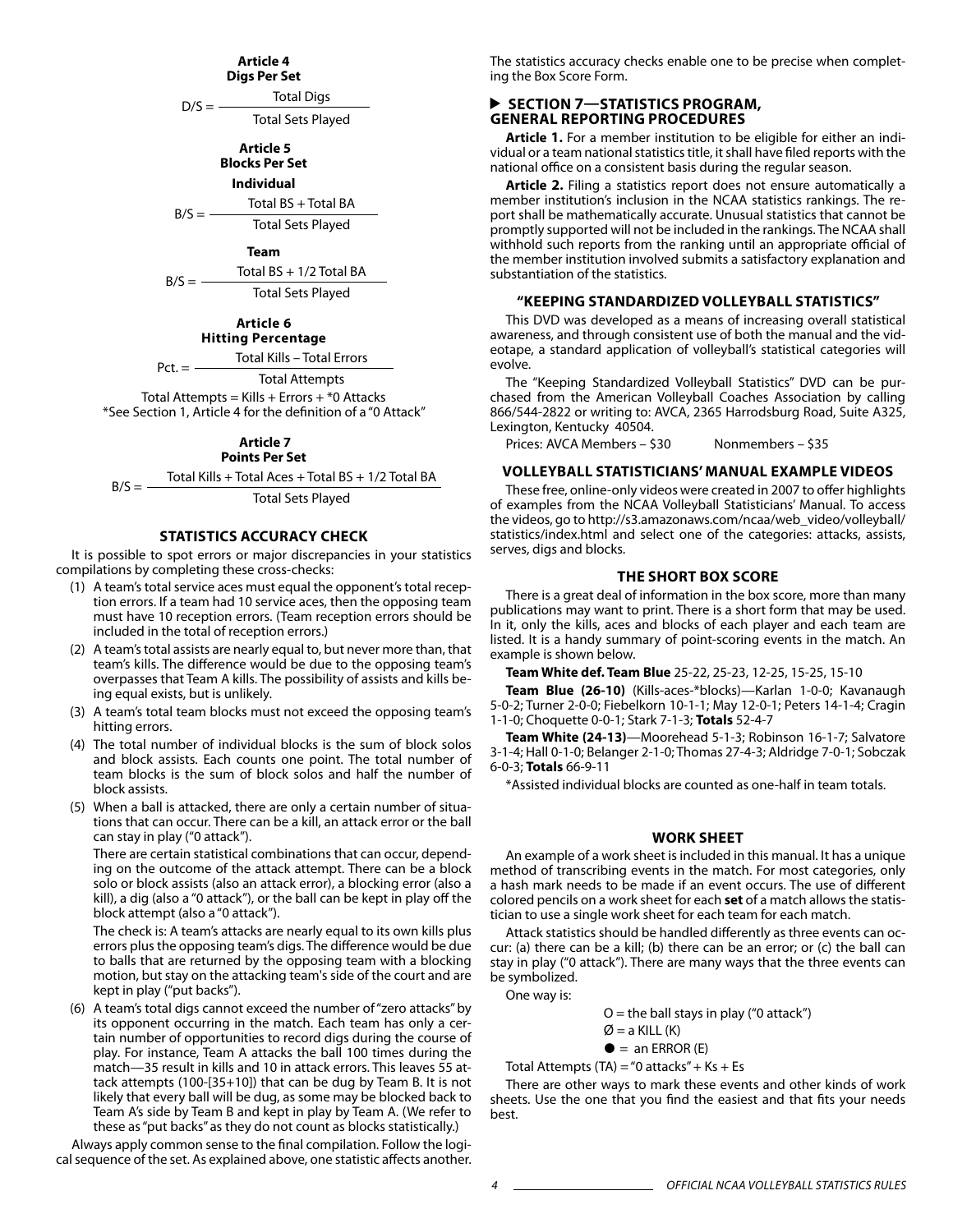# **OFFICIAL NCAA® VOLLEYBALL DETAILED BOX SCORE**

| Site:                                                             |                       | Date:             |    |    |     |    |                             |                             | Attendance: |     |   |    |                           |                                                            |              |                         |   |              |                                                      |                                                      |            |            |
|-------------------------------------------------------------------|-----------------------|-------------------|----|----|-----|----|-----------------------------|-----------------------------|-------------|-----|---|----|---------------------------|------------------------------------------------------------|--------------|-------------------------|---|--------------|------------------------------------------------------|------------------------------------------------------|------------|------------|
| <b>TEAM</b>                                                       |                       |                   |    |    |     |    | <b>ATTACK</b><br>SET        |                             |             |     |   |    | <b>SERVE</b>              |                                                            |              | PASS<br>DEF             |   |              | <b>BLOCK</b>                                         |                                                      | <b>GEN</b> | <b>PTS</b> |
| NO.                                                               |                       | <b>PLAYER-POS</b> |    |    |     | SP | Κ                           | $\mathsf E$ .               | TA          | PCT | A | SA | <b>SE</b>                 | ATT                                                        | <b>RE-RA</b> | DIG                     |   | <b>BS</b>    | BA                                                   | BE                                                   | <b>BHE</b> |            |
|                                                                   |                       |                   |    |    |     |    |                             |                             |             |     |   |    |                           |                                                            |              |                         |   |              |                                                      |                                                      |            |            |
|                                                                   |                       |                   |    |    |     |    |                             |                             |             |     |   |    |                           |                                                            |              |                         |   |              |                                                      |                                                      |            |            |
|                                                                   |                       |                   |    |    |     |    |                             |                             |             |     |   |    |                           |                                                            |              |                         |   |              |                                                      |                                                      |            |            |
|                                                                   |                       |                   |    |    |     |    |                             |                             |             |     |   |    |                           |                                                            |              |                         |   |              |                                                      |                                                      |            |            |
|                                                                   |                       |                   |    |    |     |    |                             |                             |             |     |   |    |                           |                                                            |              |                         |   |              |                                                      |                                                      |            |            |
|                                                                   |                       |                   |    |    |     |    |                             |                             |             |     |   |    |                           |                                                            |              |                         |   |              |                                                      |                                                      |            |            |
|                                                                   |                       |                   |    |    |     |    |                             |                             |             |     |   |    |                           |                                                            |              |                         |   |              |                                                      |                                                      |            |            |
|                                                                   |                       |                   |    |    |     |    |                             |                             |             |     |   |    |                           |                                                            |              |                         |   |              |                                                      |                                                      |            |            |
|                                                                   |                       |                   |    |    |     |    |                             |                             |             |     |   |    |                           |                                                            |              |                         |   |              |                                                      |                                                      |            |            |
|                                                                   |                       |                   |    |    |     |    |                             |                             |             |     |   |    |                           |                                                            |              |                         |   |              |                                                      |                                                      |            |            |
|                                                                   |                       |                   |    |    |     |    |                             |                             |             |     |   |    |                           |                                                            |              |                         |   |              |                                                      |                                                      |            |            |
|                                                                   |                       |                   |    |    |     |    |                             |                             |             |     |   |    |                           |                                                            |              |                         |   |              |                                                      |                                                      |            |            |
|                                                                   |                       |                   |    |    |     |    |                             |                             |             |     |   |    |                           |                                                            |              |                         |   |              |                                                      |                                                      |            |            |
|                                                                   | <b>TEAM TOTALS</b>    |                   |    |    |     |    |                             |                             |             |     |   |    |                           |                                                            |              |                         |   |              |                                                      |                                                      |            |            |
|                                                                   |                       |                   |    |    |     |    |                             |                             |             |     |   |    |                           | <b>TOTAL TEAM BLOCKS:</b>                                  |              |                         |   |              |                                                      |                                                      |            |            |
| TEAM ATTACKS PER SET:<br>$K$ and $\sim$<br>E.<br><b>TA</b><br>PCT |                       |                   |    |    |     |    |                             |                             |             |     |   |    |                           |                                                            |              |                         |   |              |                                                      |                                                      |            |            |
| SET <sub>1</sub>                                                  |                       |                   |    |    |     |    | <b>SET SCORES:</b>          |                             |             |     |   |    | $\mathbf{1}$              | 2                                                          | 3            | $\overline{\mathbf{4}}$ | 5 |              |                                                      | <b>TEAM RECORDS</b>                                  |            |            |
| $\overline{2}$                                                    |                       |                   |    |    |     |    |                             |                             |             |     |   |    |                           |                                                            |              |                         |   |              |                                                      |                                                      |            |            |
| $\mathbf{3}$                                                      |                       |                   |    |    |     |    |                             |                             |             |     |   |    |                           |                                                            |              |                         |   |              |                                                      |                                                      |            |            |
| $\overline{\mathbf{4}}$                                           |                       |                   |    |    |     |    |                             |                             |             |     |   |    |                           |                                                            |              |                         |   |              |                                                      |                                                      |            |            |
| $\overline{\mathbf{5}}$                                           |                       |                   |    |    |     |    |                             |                             |             |     |   |    |                           |                                                            |              |                         |   |              |                                                      |                                                      |            |            |
|                                                                   |                       |                   |    |    |     |    |                             |                             |             |     |   |    |                           |                                                            |              |                         |   |              |                                                      |                                                      |            |            |
| <b>TEAM</b>                                                       |                       |                   |    |    |     |    |                             | <b>ATTACK</b><br><b>SET</b> |             |     |   |    |                           | <b>SERVE</b><br><b>PASS</b>                                |              |                         |   | <b>BLOCK</b> |                                                      |                                                      |            |            |
|                                                                   |                       |                   |    |    |     |    |                             |                             |             |     |   |    |                           |                                                            |              | <b>DEF</b>              |   |              |                                                      |                                                      | <b>GEN</b> | <b>PTS</b> |
| NO.                                                               |                       | <b>PLAYER-POS</b> |    |    |     | SP | κ                           | E.                          | TA          | PCT | Α | SA | <b>SE</b>                 | <b>ATT</b>                                                 | RE-RA        | DIG                     |   | BS           | BA                                                   | BE                                                   | <b>BHE</b> |            |
|                                                                   |                       |                   |    |    |     |    |                             |                             |             |     |   |    |                           |                                                            |              |                         |   |              |                                                      |                                                      |            |            |
|                                                                   |                       |                   |    |    |     |    |                             |                             |             |     |   |    |                           |                                                            |              |                         |   |              |                                                      |                                                      |            |            |
|                                                                   |                       |                   |    |    |     |    |                             |                             |             |     |   |    |                           |                                                            |              |                         |   |              |                                                      |                                                      |            |            |
|                                                                   |                       |                   |    |    |     |    |                             |                             |             |     |   |    |                           |                                                            |              |                         |   |              |                                                      |                                                      |            |            |
|                                                                   |                       |                   |    |    |     |    |                             |                             |             |     |   |    |                           |                                                            |              |                         |   |              |                                                      |                                                      |            |            |
|                                                                   |                       |                   |    |    |     |    |                             |                             |             |     |   |    |                           |                                                            |              |                         |   |              |                                                      |                                                      |            |            |
|                                                                   |                       |                   |    |    |     |    |                             |                             |             |     |   |    |                           |                                                            |              |                         |   |              |                                                      |                                                      |            |            |
|                                                                   |                       |                   |    |    |     |    |                             |                             |             |     |   |    |                           |                                                            |              |                         |   |              |                                                      |                                                      |            |            |
|                                                                   |                       |                   |    |    |     |    |                             |                             |             |     |   |    |                           |                                                            |              |                         |   |              |                                                      |                                                      |            |            |
|                                                                   |                       |                   |    |    |     |    |                             |                             |             |     |   |    |                           |                                                            |              |                         |   |              |                                                      |                                                      |            |            |
|                                                                   |                       |                   |    |    |     |    |                             |                             |             |     |   |    |                           |                                                            |              |                         |   |              |                                                      |                                                      |            |            |
|                                                                   |                       |                   |    |    |     |    |                             |                             |             |     |   |    |                           |                                                            |              |                         |   |              |                                                      |                                                      |            |            |
|                                                                   |                       |                   |    |    |     |    |                             |                             |             |     |   |    |                           |                                                            |              |                         |   |              |                                                      |                                                      |            |            |
|                                                                   | <b>TEAM TOTALS</b>    |                   |    |    |     |    |                             |                             |             |     |   |    |                           |                                                            |              |                         |   |              |                                                      |                                                      |            |            |
|                                                                   | TEAM ATTACKS PER SET: | K                 | E. | TA | PCT |    |                             |                             |             |     |   |    |                           | TOTAL TEAM BLOCKS:                                         |              |                         |   |              |                                                      |                                                      |            |            |
| SET 1                                                             |                       |                   |    |    |     |    |                             |                             |             |     |   |    |                           |                                                            |              |                         |   |              |                                                      |                                                      |            |            |
| $\mathbf{2}$                                                      |                       |                   |    |    |     |    | <b>KEY</b><br>SP=Set played |                             |             |     |   |    |                           | <b>BHE=Ball Handling Errors</b>                            |              |                         |   |              | <b>BE = Block Errors</b><br><b>SA = Service Aces</b> |                                                      |            |            |
| $\mathbf{3}$                                                      |                       |                   |    |    |     |    | A+Assists<br>K=Kills        |                             |             |     |   |    |                           | <b>TA = Total Attempts</b><br><b>RE = Receiving Errors</b> |              |                         |   |              | <b>SE = Service Errors</b>                           | <b>ATT = Service Attempts</b>                        |            |            |
| 4                                                                 |                       |                   |    |    |     |    | $E = Errors$                |                             |             |     |   |    | <b>BS = Block Solos</b>   | <b>RA = Reception Attempts</b>                             |              |                         |   |              |                                                      | TEAM BLOCKS = BS + 1/2 BA<br>HITTING PTC = (K -E) TA |            |            |
|                                                                   |                       |                   |    |    |     |    | $D = Digs$<br>$PCT = %$     |                             |             |     |   |    | <b>BA = Block Assists</b> |                                                            |              |                         |   |              |                                                      | $PTS = K + SA + BS + 1/2 BA$                         |            |            |
| 5                                                                 |                       |                   |    |    |     |    |                             |                             |             |     |   |    |                           |                                                            |              |                         |   |              |                                                      |                                                      |            |            |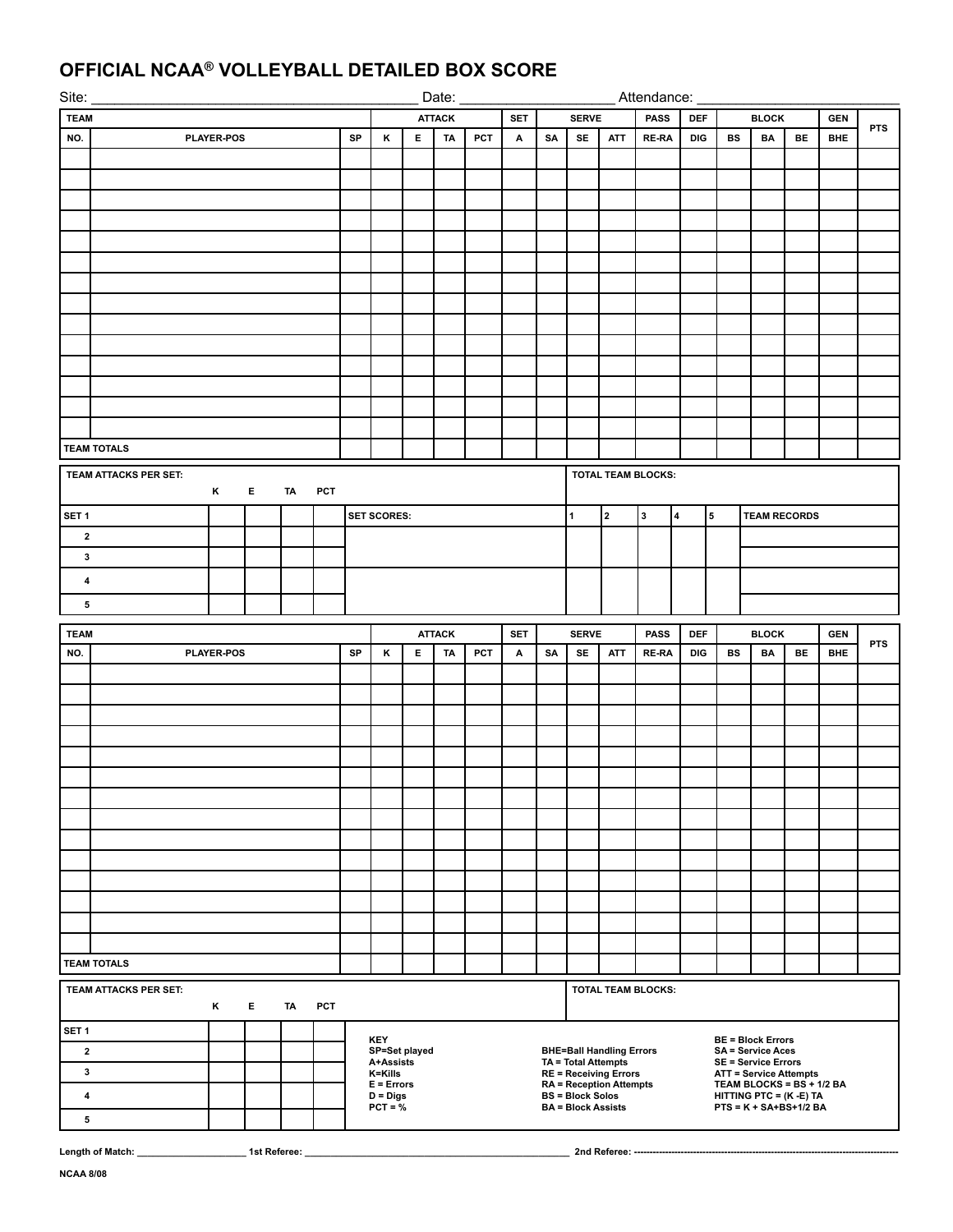# **OFFICIAL NCAA® VOLLEYBALL BOX SCORE**

| Site:                   |                         | Date:             |    |               |     |                    |                            |   | Attendance:        |                                                                          |     |                                                      |              |                                                            |            |                         |           |                                                           |                     |              |           |            |
|-------------------------|-------------------------|-------------------|----|---------------|-----|--------------------|----------------------------|---|--------------------|--------------------------------------------------------------------------|-----|------------------------------------------------------|--------------|------------------------------------------------------------|------------|-------------------------|-----------|-----------------------------------------------------------|---------------------|--------------|-----------|------------|
| <b>TEAM</b>             |                         |                   |    | <b>ATTACK</b> |     | <b>SET</b>         |                            |   | <b>PASS</b><br>DEF |                                                                          |     | <b>BLOCK</b>                                         |              |                                                            |            |                         |           |                                                           |                     |              |           |            |
| NO.                     | <b>PLAYER-POS</b><br>SP |                   |    |               |     |                    |                            |   |                    | TA                                                                       | PCT | А                                                    | SA           | <b>SE</b>                                                  | <b>ATT</b> | RE-                     |           | DIG                                                       | <b>BS</b>           | BA           | <b>BE</b> | <b>BHE</b> |
|                         |                         |                   |    |               |     |                    |                            |   |                    |                                                                          |     |                                                      |              |                                                            |            |                         |           |                                                           |                     |              |           |            |
|                         |                         |                   |    |               |     |                    |                            |   |                    |                                                                          |     |                                                      |              |                                                            |            |                         |           |                                                           |                     |              |           |            |
|                         |                         |                   |    |               |     |                    |                            |   |                    |                                                                          |     |                                                      |              |                                                            |            |                         |           |                                                           |                     |              |           |            |
|                         |                         |                   |    |               |     |                    |                            |   |                    |                                                                          |     |                                                      |              |                                                            |            |                         |           |                                                           |                     |              |           |            |
|                         |                         |                   |    |               |     |                    |                            |   |                    |                                                                          |     |                                                      |              |                                                            |            |                         |           |                                                           |                     |              |           |            |
|                         |                         |                   |    |               |     |                    |                            |   |                    |                                                                          |     |                                                      |              |                                                            |            |                         |           |                                                           |                     |              |           |            |
|                         |                         |                   |    |               |     |                    |                            |   |                    |                                                                          |     |                                                      |              |                                                            |            |                         |           |                                                           |                     |              |           |            |
|                         |                         |                   |    |               |     |                    |                            |   |                    |                                                                          |     |                                                      |              |                                                            |            |                         |           |                                                           |                     |              |           |            |
|                         |                         |                   |    |               |     |                    |                            |   |                    |                                                                          |     |                                                      |              |                                                            |            |                         |           |                                                           |                     |              |           |            |
|                         |                         |                   |    |               |     |                    |                            |   |                    |                                                                          |     |                                                      |              |                                                            |            |                         |           |                                                           |                     |              |           |            |
|                         |                         |                   |    |               |     |                    |                            |   |                    |                                                                          |     |                                                      |              |                                                            |            |                         |           |                                                           |                     |              |           |            |
|                         |                         |                   |    |               |     |                    |                            |   |                    |                                                                          |     |                                                      |              |                                                            |            |                         |           |                                                           |                     |              |           |            |
|                         |                         |                   |    |               |     |                    |                            |   |                    |                                                                          |     |                                                      |              |                                                            |            |                         |           |                                                           |                     |              |           |            |
|                         |                         |                   |    |               |     |                    |                            |   |                    |                                                                          |     |                                                      |              |                                                            |            |                         |           |                                                           |                     |              |           |            |
|                         | <b>TEAM TOTALS</b>      |                   |    |               |     |                    |                            |   |                    |                                                                          |     |                                                      |              |                                                            |            |                         |           |                                                           |                     |              |           |            |
| TEAM ATTACKS PER SET:   |                         |                   |    |               |     |                    | <b>TOTAL TEAM BLOCKS:</b>  |   |                    |                                                                          |     |                                                      |              |                                                            |            |                         |           |                                                           |                     |              |           |            |
|                         |                         | ĸ                 | Е. | TA            | PCT |                    |                            |   |                    |                                                                          |     |                                                      |              |                                                            |            |                         |           |                                                           |                     |              |           |            |
| SET <sub>1</sub>        |                         |                   |    |               |     | <b>SET SCORES:</b> |                            |   |                    |                                                                          |     |                                                      | $\mathbf{1}$ | 2                                                          | 3          | $\overline{\mathbf{4}}$ | ${\bf 5}$ |                                                           | <b>TEAM RECORDS</b> |              |           |            |
| $\mathbf{2}$            |                         |                   |    |               |     |                    |                            |   |                    |                                                                          |     |                                                      |              |                                                            |            |                         |           |                                                           |                     |              |           |            |
| $\mathbf{3}$            |                         |                   |    |               |     |                    |                            |   |                    |                                                                          |     |                                                      |              |                                                            |            |                         |           |                                                           |                     |              |           |            |
| $\overline{\mathbf{4}}$ |                         |                   |    |               |     |                    |                            |   |                    |                                                                          |     |                                                      |              |                                                            |            |                         |           |                                                           |                     |              |           |            |
| 5                       |                         |                   |    |               |     |                    |                            |   |                    |                                                                          |     |                                                      |              |                                                            |            |                         |           |                                                           |                     |              |           |            |
|                         |                         |                   |    |               |     |                    |                            |   |                    |                                                                          |     |                                                      |              |                                                            |            |                         |           |                                                           |                     |              |           |            |
|                         |                         |                   |    |               |     |                    |                            |   |                    | <b>ATTACK</b><br><b>SERVE</b><br><b>PASS</b><br><b>SET</b><br><b>DEF</b> |     |                                                      |              |                                                            |            |                         |           |                                                           |                     |              |           |            |
| <b>TEAM</b>             |                         |                   |    |               |     |                    |                            |   |                    |                                                                          |     |                                                      |              |                                                            |            |                         |           |                                                           |                     | <b>BLOCK</b> |           | <b>GEN</b> |
| NO.                     |                         | <b>PLAYER-POS</b> |    |               |     |                    | SP                         | κ | E                  | TA                                                                       | PCT | А                                                    | SA           | SE                                                         | <b>ATT</b> | <b>RE</b>               |           | DIG                                                       | BS                  | BA           | BE        | <b>BHE</b> |
|                         |                         |                   |    |               |     |                    |                            |   |                    |                                                                          |     |                                                      |              |                                                            |            |                         |           |                                                           |                     |              |           |            |
|                         |                         |                   |    |               |     |                    |                            |   |                    |                                                                          |     |                                                      |              |                                                            |            |                         |           |                                                           |                     |              |           |            |
|                         |                         |                   |    |               |     |                    |                            |   |                    |                                                                          |     |                                                      |              |                                                            |            |                         |           |                                                           |                     |              |           |            |
|                         |                         |                   |    |               |     |                    |                            |   |                    |                                                                          |     |                                                      |              |                                                            |            |                         |           |                                                           |                     |              |           |            |
|                         |                         |                   |    |               |     |                    |                            |   |                    |                                                                          |     |                                                      |              |                                                            |            |                         |           |                                                           |                     |              |           |            |
|                         |                         |                   |    |               |     |                    |                            |   |                    |                                                                          |     |                                                      |              |                                                            |            |                         |           |                                                           |                     |              |           |            |
|                         |                         |                   |    |               |     |                    |                            |   |                    |                                                                          |     |                                                      |              |                                                            |            |                         |           |                                                           |                     |              |           |            |
|                         |                         |                   |    |               |     |                    |                            |   |                    |                                                                          |     |                                                      |              |                                                            |            |                         |           |                                                           |                     |              |           |            |
|                         |                         |                   |    |               |     |                    |                            |   |                    |                                                                          |     |                                                      |              |                                                            |            |                         |           |                                                           |                     |              |           |            |
|                         |                         |                   |    |               |     |                    |                            |   |                    |                                                                          |     |                                                      |              |                                                            |            |                         |           |                                                           |                     |              |           |            |
|                         |                         |                   |    |               |     |                    |                            |   |                    |                                                                          |     |                                                      |              |                                                            |            |                         |           |                                                           |                     |              |           |            |
|                         |                         |                   |    |               |     |                    |                            |   |                    |                                                                          |     |                                                      |              |                                                            |            |                         |           |                                                           |                     |              |           |            |
|                         |                         |                   |    |               |     |                    |                            |   |                    |                                                                          |     |                                                      |              |                                                            |            |                         |           |                                                           |                     |              |           |            |
|                         | <b>TEAM TOTALS</b>      |                   |    |               |     |                    |                            |   |                    |                                                                          |     |                                                      |              |                                                            |            |                         |           |                                                           |                     |              |           |            |
|                         | TEAM ATTACKS PER SET:   | K                 | Е. | TA            | PCT |                    |                            |   |                    |                                                                          |     |                                                      |              | <b>TOTAL TEAM BLOCKS:</b>                                  |            |                         |           |                                                           |                     |              |           |            |
|                         |                         |                   |    |               |     |                    |                            |   |                    |                                                                          |     |                                                      |              |                                                            |            |                         |           |                                                           |                     |              |           |            |
| SET <sub>1</sub>        |                         |                   |    |               |     |                    | <b>KEY</b>                 |   |                    |                                                                          |     |                                                      |              | <b>BHE=Ball Handling Errors</b>                            |            |                         |           | <b>SA = Service Aces</b>                                  |                     |              |           |            |
| $\mathbf{2}$            |                         |                   |    |               |     |                    | A+Assists<br>K=Kills       |   |                    |                                                                          |     |                                                      |              | <b>TA = Total Attempts</b><br><b>RE = Receiving Errors</b> |            |                         |           | <b>SE = Service Errors</b><br>SP = Sets played            |                     |              |           |            |
| $\mathbf{3}$            |                         |                   |    |               |     |                    | $E = Errors$<br>$D = Digs$ |   |                    |                                                                          |     | <b>BS = Block Solos</b><br><b>BA = Block Assists</b> |              |                                                            |            |                         |           | TEAM BLOCKS = BS + 12 BA<br>HITTING PCT. = $(K - E) + TA$ |                     |              |           |            |
| $\overline{\mathbf{4}}$ |                         |                   |    |               |     |                    | $PCT = %$                  |   |                    |                                                                          |     | <b>BE = Block Errors</b>                             |              |                                                            |            |                         |           |                                                           |                     |              |           |            |
| $5\phantom{.0}$         |                         |                   |    |               |     |                    |                            |   |                    |                                                                          |     |                                                      |              |                                                            |            |                         |           |                                                           |                     |              |           |            |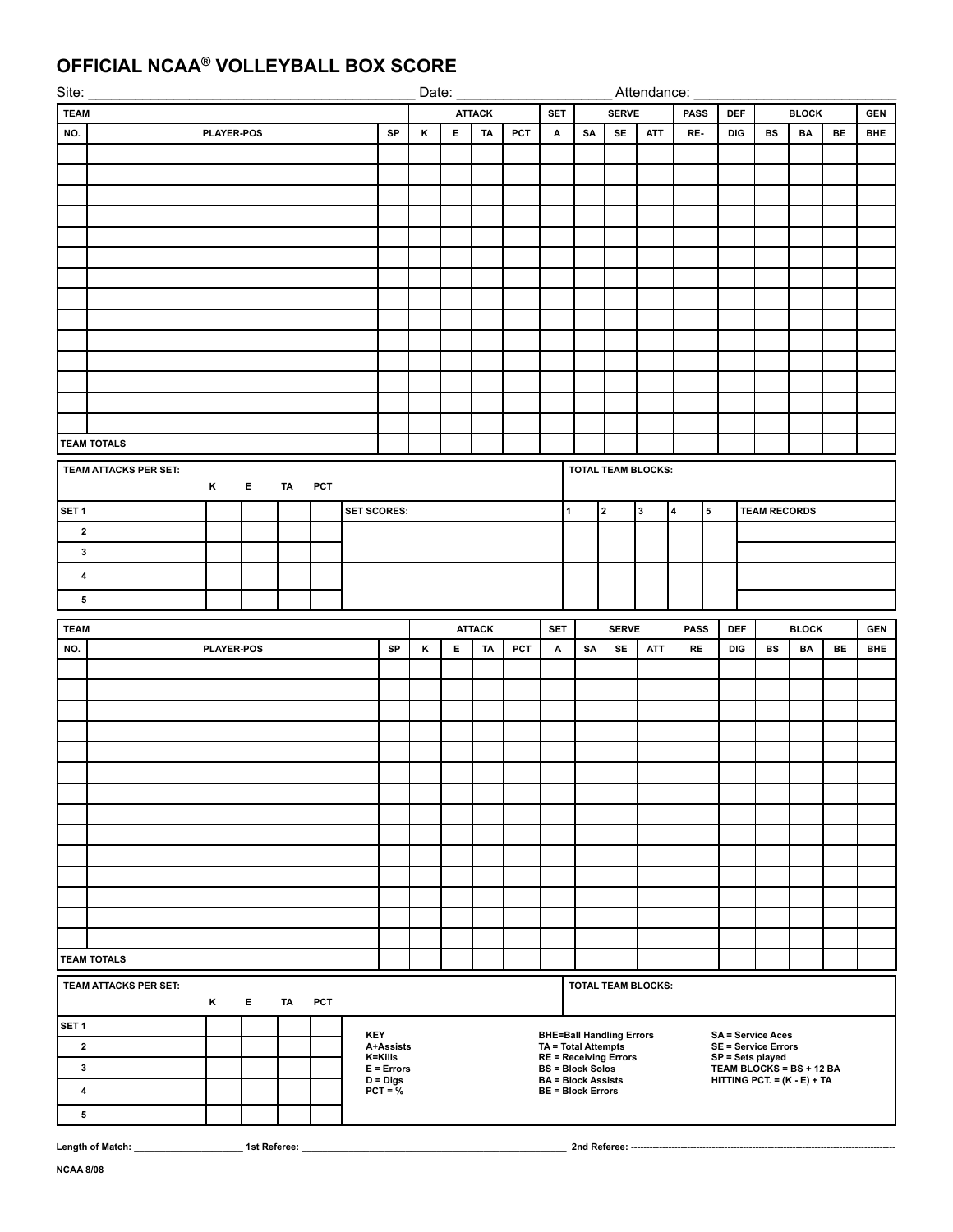# **NCAA VOLLEYBALL WORK SHEET**

| SITE:                                                                                                                               |     |             |                  |    |     |                  |  |              |     |                  |    |     |          |  |             | VS.          |             |     |  |                  |                |    |     |         |             |            |      |  |
|-------------------------------------------------------------------------------------------------------------------------------------|-----|-------------|------------------|----|-----|------------------|--|--------------|-----|------------------|----|-----|----------|--|-------------|--------------|-------------|-----|--|------------------|----------------|----|-----|---------|-------------|------------|------|--|
|                                                                                                                                     |     |             | SET <sub>1</sub> |    |     |                  |  |              |     |                  |    |     |          |  |             |              |             |     |  |                  |                |    |     |         |             |            |      |  |
| PLAYER                                                                                                                              | NO. |             |                  |    |     | SET <sub>2</sub> |  |              |     | SET <sub>3</sub> |    |     |          |  | SET 4       |              |             |     |  | SET <sub>5</sub> |                |    |     | $\sf K$ | $\mathsf E$ | TA         | PCT. |  |
|                                                                                                                                     |     |             |                  |    |     |                  |  |              |     |                  |    |     |          |  |             |              |             |     |  |                  |                |    |     |         |             |            |      |  |
|                                                                                                                                     |     |             |                  |    |     |                  |  |              |     |                  |    |     |          |  |             |              |             |     |  |                  |                |    |     |         |             |            |      |  |
|                                                                                                                                     |     |             |                  |    |     |                  |  |              |     |                  |    |     |          |  |             |              |             |     |  |                  |                |    |     |         |             |            |      |  |
|                                                                                                                                     |     |             |                  |    |     |                  |  |              |     |                  |    |     |          |  |             |              |             |     |  |                  |                |    |     |         |             |            |      |  |
|                                                                                                                                     |     |             |                  |    |     |                  |  |              |     |                  |    |     |          |  |             |              |             |     |  |                  |                |    |     |         |             |            |      |  |
|                                                                                                                                     |     |             |                  |    |     |                  |  |              |     |                  |    |     |          |  |             |              |             |     |  |                  |                |    |     |         |             |            |      |  |
|                                                                                                                                     |     |             |                  |    |     |                  |  |              |     |                  |    |     |          |  |             |              |             |     |  |                  |                |    |     |         |             |            |      |  |
|                                                                                                                                     |     |             |                  |    |     |                  |  |              |     |                  |    |     |          |  |             |              |             |     |  |                  |                |    |     |         |             |            |      |  |
|                                                                                                                                     |     |             |                  |    |     |                  |  |              |     |                  |    |     |          |  |             |              |             |     |  |                  |                |    |     |         |             |            |      |  |
|                                                                                                                                     |     |             |                  |    |     |                  |  |              |     |                  |    |     |          |  |             |              |             |     |  |                  |                |    |     |         |             |            |      |  |
|                                                                                                                                     |     |             |                  |    |     |                  |  |              |     |                  |    |     |          |  |             |              |             |     |  |                  |                |    |     |         |             |            |      |  |
|                                                                                                                                     |     |             |                  |    |     |                  |  |              |     |                  |    |     |          |  |             |              |             |     |  |                  |                |    |     |         |             |            |      |  |
|                                                                                                                                     |     |             |                  |    |     |                  |  |              |     |                  |    |     |          |  |             |              |             |     |  |                  |                |    |     |         |             |            |      |  |
|                                                                                                                                     |     |             |                  |    |     |                  |  |              |     |                  |    |     |          |  |             |              |             |     |  |                  |                |    |     |         |             |            |      |  |
|                                                                                                                                     |     |             |                  |    |     |                  |  |              |     |                  |    |     |          |  |             |              |             |     |  |                  |                |    |     |         |             |            |      |  |
|                                                                                                                                     |     |             |                  |    |     |                  |  |              |     |                  |    |     |          |  |             |              |             |     |  |                  |                |    |     |         |             |            |      |  |
| <b>HITTING KEY</b>                                                                                                                  |     | $\mathsf K$ | $\mathsf E$      | TA | PCT |                  |  | $K$ $E$ $TA$ | PCT | $\mathsf K$      |    | ETA | PCT      |  | $\mathsf K$ | $\mathsf{E}$ | TA          | PCT |  | K                | $\mathsf{E}^-$ | TA | PCT |         |             |            |      |  |
| $\varnothing-\mathsf{KILL}$<br>O - ATTACK ATT. ("0 attack")<br>$\bullet$ — ERROR<br>TA= $O + \emptyset + \bullet$ ; PCT = (K-E) ÷TA |     |             |                  |    |     |                  |  |              |     |                  |    |     |          |  |             |              |             |     |  |                  |                |    |     |         |             |            |      |  |
|                                                                                                                                     |     |             |                  |    |     |                  |  |              |     |                  |    |     |          |  |             |              |             |     |  |                  |                |    |     |         |             |            |      |  |
| <b>PLAYER</b>                                                                                                                       |     | NO.         |                  |    |     | <b>ASSISTS</b>   |  |              |     | SA               | SE |     | $\sf RE$ |  |             |              | <b>DIGS</b> |     |  |                  |                | BS | BA  |         | BE          | <b>BHE</b> |      |  |
|                                                                                                                                     |     |             |                  |    |     |                  |  |              |     |                  |    |     |          |  |             |              |             |     |  |                  |                |    |     |         |             |            |      |  |
|                                                                                                                                     |     |             |                  |    |     |                  |  |              |     |                  |    |     |          |  |             |              |             |     |  |                  |                |    |     |         |             |            |      |  |
|                                                                                                                                     |     |             |                  |    |     |                  |  |              |     |                  |    |     |          |  |             |              |             |     |  |                  |                |    |     |         |             |            |      |  |
|                                                                                                                                     |     |             |                  |    |     |                  |  |              |     |                  |    |     |          |  |             |              |             |     |  |                  |                |    |     |         |             |            |      |  |
|                                                                                                                                     |     |             |                  |    |     |                  |  |              |     |                  |    |     |          |  |             |              |             |     |  |                  |                |    |     |         |             |            |      |  |
|                                                                                                                                     |     |             |                  |    |     |                  |  |              |     |                  |    |     |          |  |             |              |             |     |  |                  |                |    |     |         |             |            |      |  |
|                                                                                                                                     |     |             |                  |    |     |                  |  |              |     |                  |    |     |          |  |             |              |             |     |  |                  |                |    |     |         |             |            |      |  |
|                                                                                                                                     |     |             |                  |    |     |                  |  |              |     |                  |    |     |          |  |             |              |             |     |  |                  |                |    |     |         |             |            |      |  |
|                                                                                                                                     |     |             |                  |    |     |                  |  |              |     |                  |    |     |          |  |             |              |             |     |  |                  |                |    |     |         |             |            |      |  |
|                                                                                                                                     |     |             |                  |    |     |                  |  |              |     |                  |    |     |          |  |             |              |             |     |  |                  |                |    |     |         |             |            |      |  |
|                                                                                                                                     |     |             |                  |    |     |                  |  |              |     |                  |    |     |          |  |             |              |             |     |  |                  |                |    |     |         |             |            |      |  |
|                                                                                                                                     |     |             |                  |    |     |                  |  |              |     |                  |    |     |          |  |             |              |             |     |  |                  |                |    |     |         |             |            |      |  |
|                                                                                                                                     |     |             |                  |    |     |                  |  |              |     |                  |    |     |          |  |             |              |             |     |  |                  |                |    |     |         |             |            |      |  |
|                                                                                                                                     |     |             |                  |    |     |                  |  |              |     |                  |    |     |          |  |             |              |             |     |  |                  |                |    |     |         |             |            |      |  |